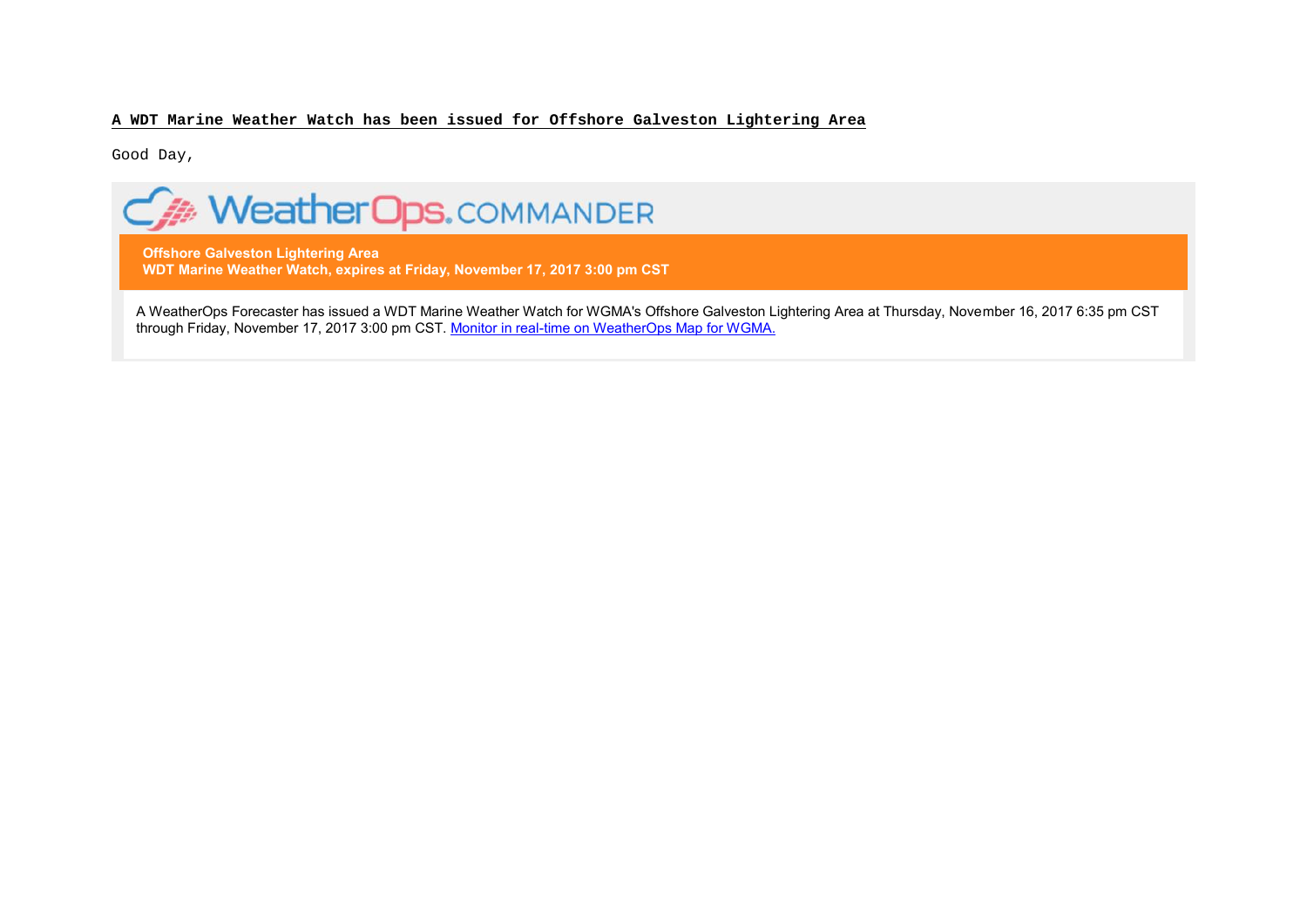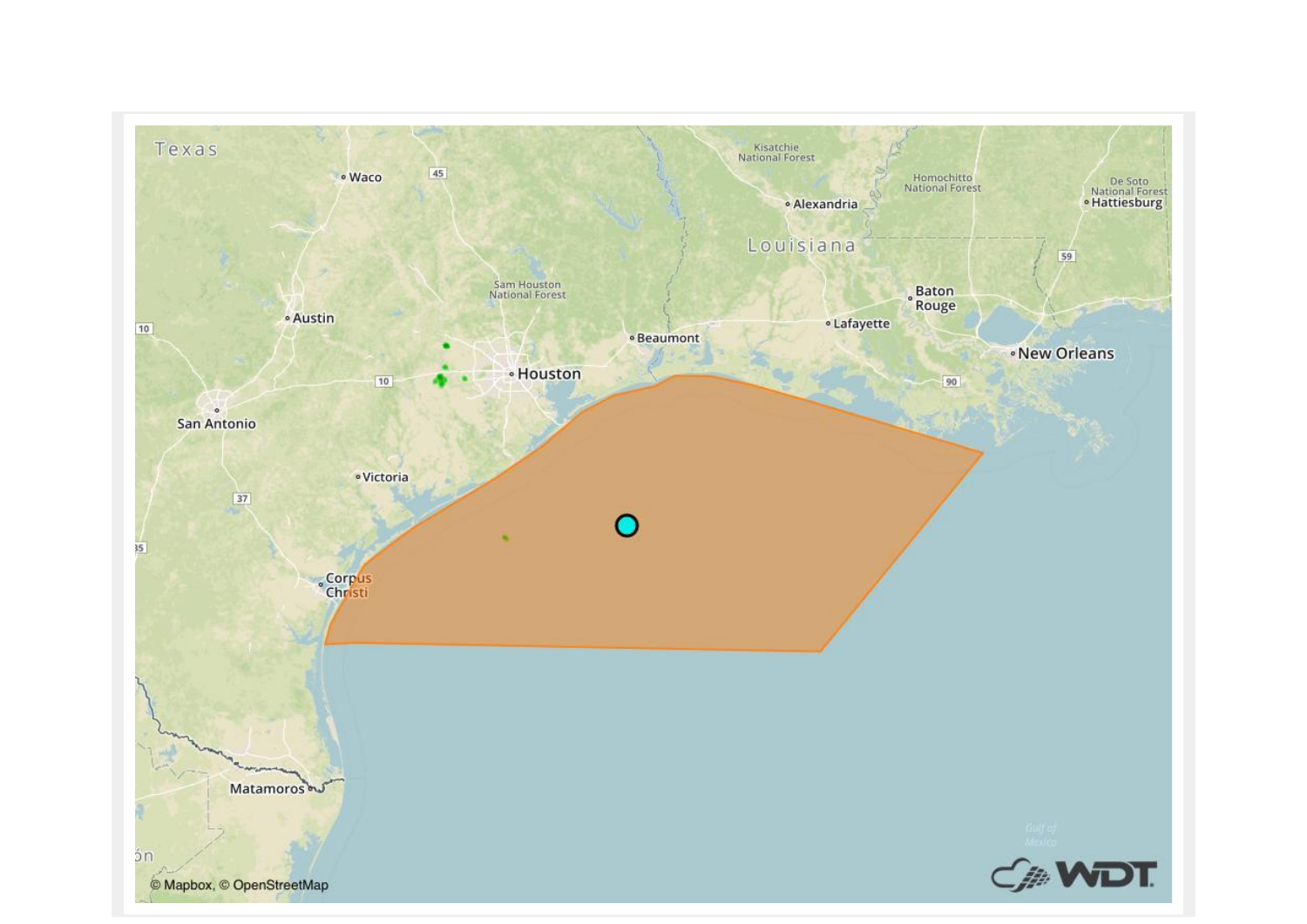forecaster@weatherops.com © Weather Decision Technologies, Inc. **A strong cold front will track southwards across the Gulf of Mexico Saturday evening bringing enhanced winds and seas**

Threat Time: 2100 UTC Saturday through 0000 UTC Monday

Primary Impacts:

Winds: 30 to 35 knots Wind Shift: SW-WSW at 12-17 knots / NNW-NNE 25-35 knots Wind Gusts: In excess of 45 knots Seas: (Near Shore) 5-8 feet, (Deep Seas) 9-13 feet

A potent cold front will be making its way southwards across the Gulf of Mexico Saturday evening with this front forecast to begin to push offshore the Gulf states around 0000 UTC Saturday. As this frontal boundary tracks across the Gulf of Mexico west-southwest to southwesterly winds at moderate to fresh speeds will quickly shift to a north-northwest to northerly direction, eventually becoming north-northeasterly at strong to near gale force with gale force gusts. In addition to this strong wind shift seas will also build across the Gulf of Mexico to 9-13 feet across the deep waters of the Gulf and 5-8 feet near the shores. These enhanced conditions are forecast to persist into Sunday afternoon with seas falling below 10 feet around 2100 UTC Sunday, then seas will lower rapidly, falling below 7 feet by 0000 UTC Monday. In addition to the enhanced winds and waves showers and thunderstorms will likely be associated just out ahead and along the frontal boundary which may lead to some locally enhanced winds and waves as the frontal initially moves across the region.

## **A WDT Marine Weather Watch has been issued for Galveston Anchorage**

Good Day,



**Galveston Anchorage WDT Marine Weather Watch, expires at Friday, November 17, 2017 3:00 pm CST**

A WeatherOps Forecaster has issued a WDT Marine Weather Watch for WGMA's Galveston Anchorage at Thursday, November 16, 2017 6:35 pm CST through Friday, November 17, 2017 3:00 pm CST. Monitor in real-time on WeatherOps Map for WGMA.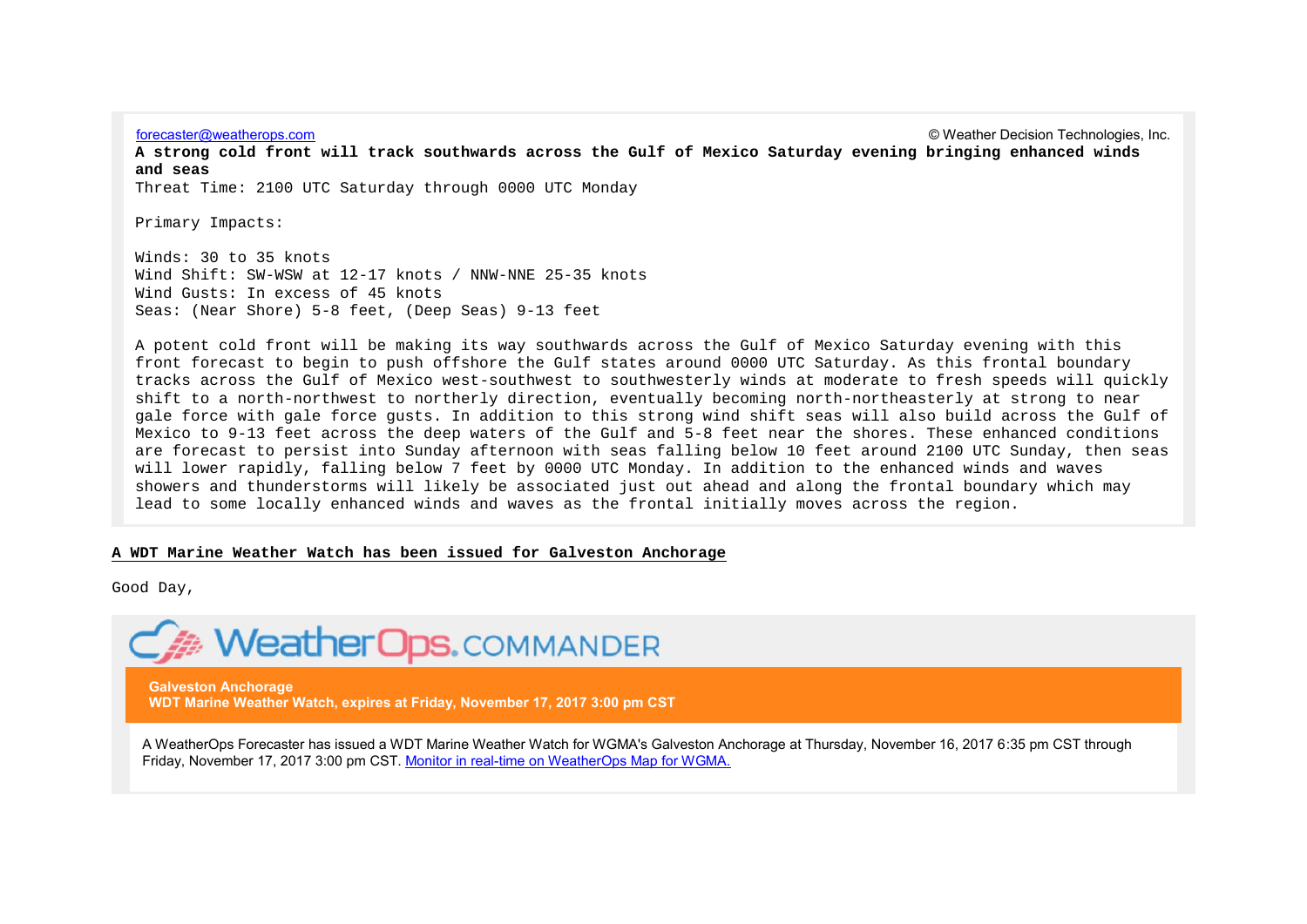